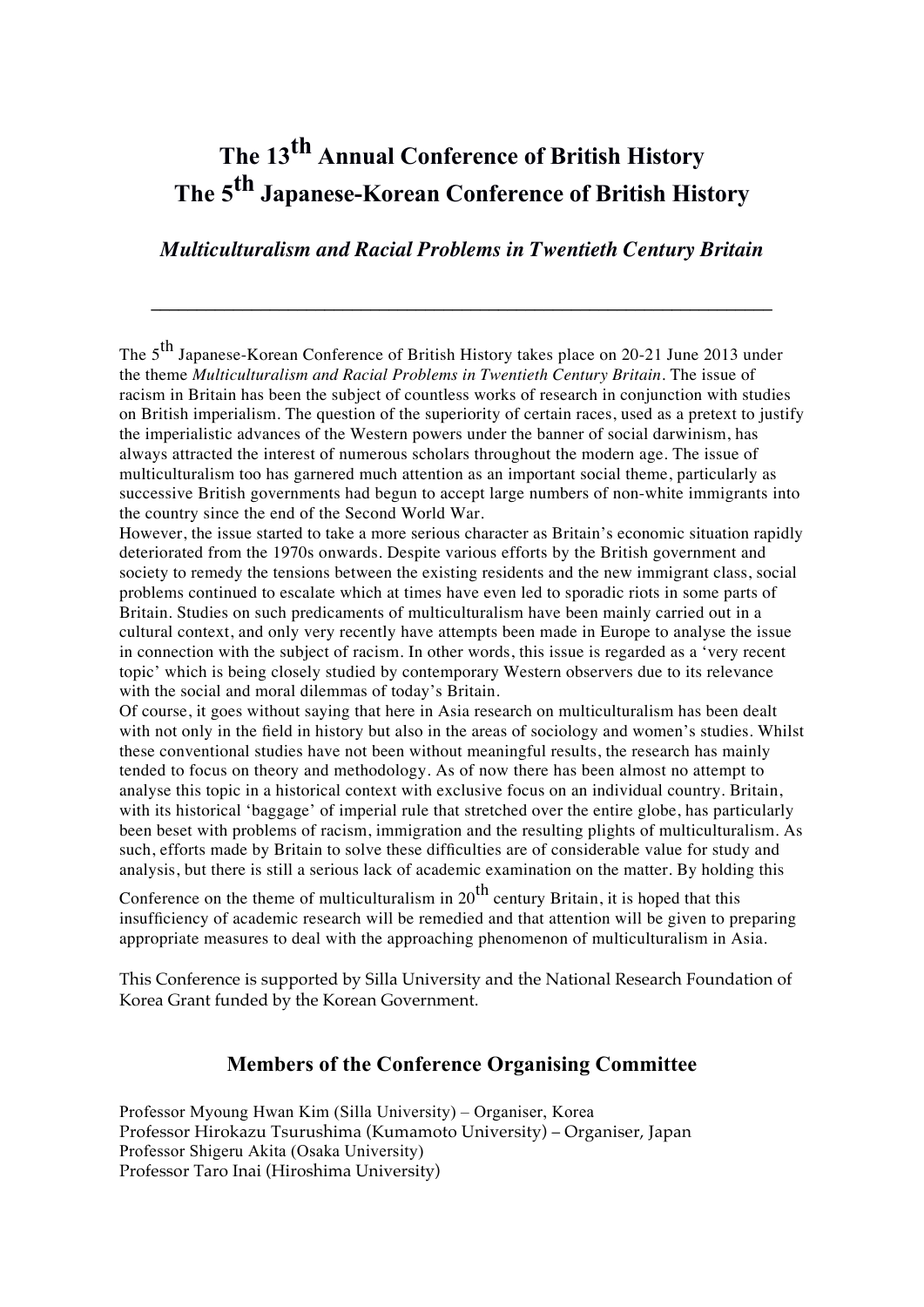Associate Professor Yumiko Hamai (Hokkaido University) Professor Hyun Soo Kim (Dankook University) Dr. Young Joo Jung (Pusan National University) Dr. Young Hwi Yoon (Seoul National University) Dr. Tae Joon Won (Korea University)

## **Conference Programme \_\_\_\_\_\_\_\_\_\_\_\_\_\_\_\_\_\_\_\_\_\_\_\_\_\_\_\_**

## **Thursday 20th June**

#### **Airport Pick-Up (14:00)**

All arriving guests will be escorted to the hotel for check-in. Hotel Address: Toyoko Inn Seomyeon, Busanjin-gu Jeonpo-dong 666-8, Busan, Korea

#### **Welcome Reception (19:00-21:00)**

Dinner Venue: Sigol Bapsang - Korean restaurant close to the Lotte Hotel Seomyeon After-dinner Drinks Venue: Culture in Posh Nosh - Italian restaurant in central Seomyeon

## **Friday 21st June**

#### *Venue: Room 101, Gong Hak Gwan (College of Engineering), Silla University*

**Opening Address (09:00-09:10)**  Myoung Hwan Kim (Professor, Silla University)

#### **Welcome Speech (09:10-09:20)**

Tae Hak Park (President, Silla University)

#### **Keynote Speech (09:20-10:00)**

Toshio Kusamitsu (Professor, The Open University of Japan) "The Origins of Multiculturalism: Enlightenment and Race"

**\*40 minutes for each presentation: Reading (25mins) + Discussion (15mins) I. Multiracialism and Social Conflicts (10:10-12:10)**

*Chair: Woon Ok Yeom (Research Fellow, Korea University)*

Yumiko Hamai (Associate Professor, Hokkaido University) "Fenner Brockway's Anti-Discrimination Bills and Struggle for Anti-racism" - Discussant: Dae Ryoon Kim (Senior Researcher, Seoul National University)

Young Joo Jung (Senior Lecturer, Pusan National University) "Mutual Racism of the Racialized Ethnic Minorities in Britain: 2005 Birmingham Race Riots" - Discussant: Nobuko Okuda (Professor, Nagoya City University)

Kentaro Saito (Associate Professor, Kyoto Sangyo University) "The August Riot of 2011 and the Social Exclusion - Was it '*Chavs'Spring*'?" - Discussant: Heera Chung (Research Professor, Kyung Hee University)

#### *Lunch (12:10-13:30) - at the invitation of the President of Silla University*